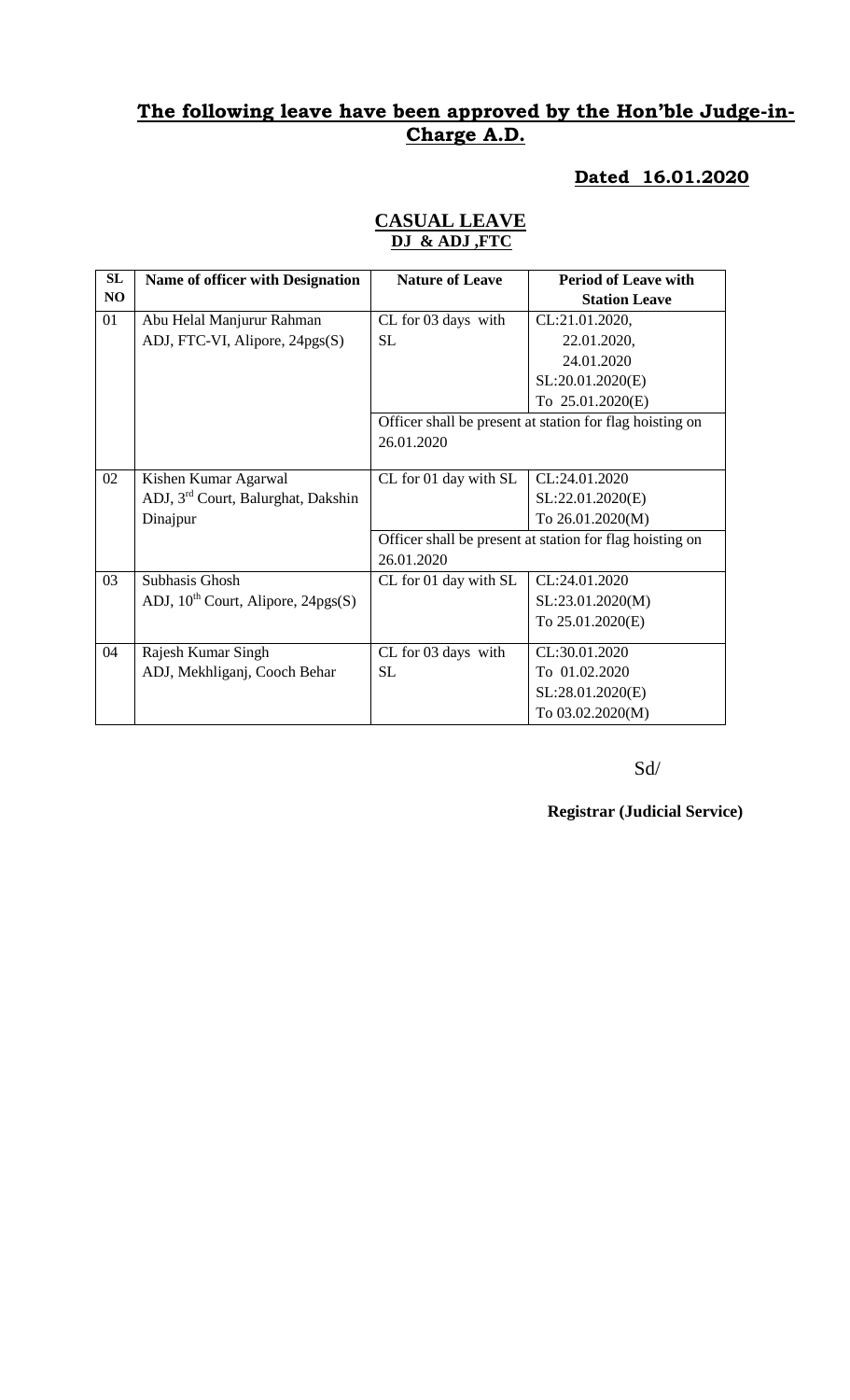### **Dated 16.01.2020**

#### **CASUAL LEAVE DJ & ADJ ,FTC**

| SL | <b>Name of officer with Designation</b> | <b>Nature of Leave</b> | <b>Period of Leave with</b> |
|----|-----------------------------------------|------------------------|-----------------------------|
| NO |                                         |                        | <b>Station Leave</b>        |
| 01 | Mandakranta Saha                        | CL for 02 days with SL | CL:09.01.2020,              |
|    | ADJ, FTC-II, Malda                      |                        | 10.01.2020                  |
|    |                                         |                        | SL:08.01.2020(E)            |
|    |                                         |                        | To 13.01.2020(M)            |
| 02 | Somnath Chakrabarti                     | CL for 01 day          | CL:15.01.2020               |
|    | ADJ, $7th$ Court, Barasat, 24pgs(N)     |                        |                             |
|    |                                         |                        |                             |
| 03 | Madan Mohan Mishra                      | CL for 01 day with SL  | CL:09.01.2020               |
|    | ADJ, FTC-III, Barrackpore,              |                        | SL:08.01.2020(E)            |
|    | 24pgs(N)                                |                        | To 10.01.2020(M)            |
| 04 | Arun Kumar Nandy                        | CL for 01 day          | CL:09.01.2020               |
|    | ADJ, FTC-V, Barasat, 24pgs(N)           |                        |                             |
|    |                                         |                        |                             |
|    |                                         |                        |                             |

Sd/

**Registrar (Judicial Service)**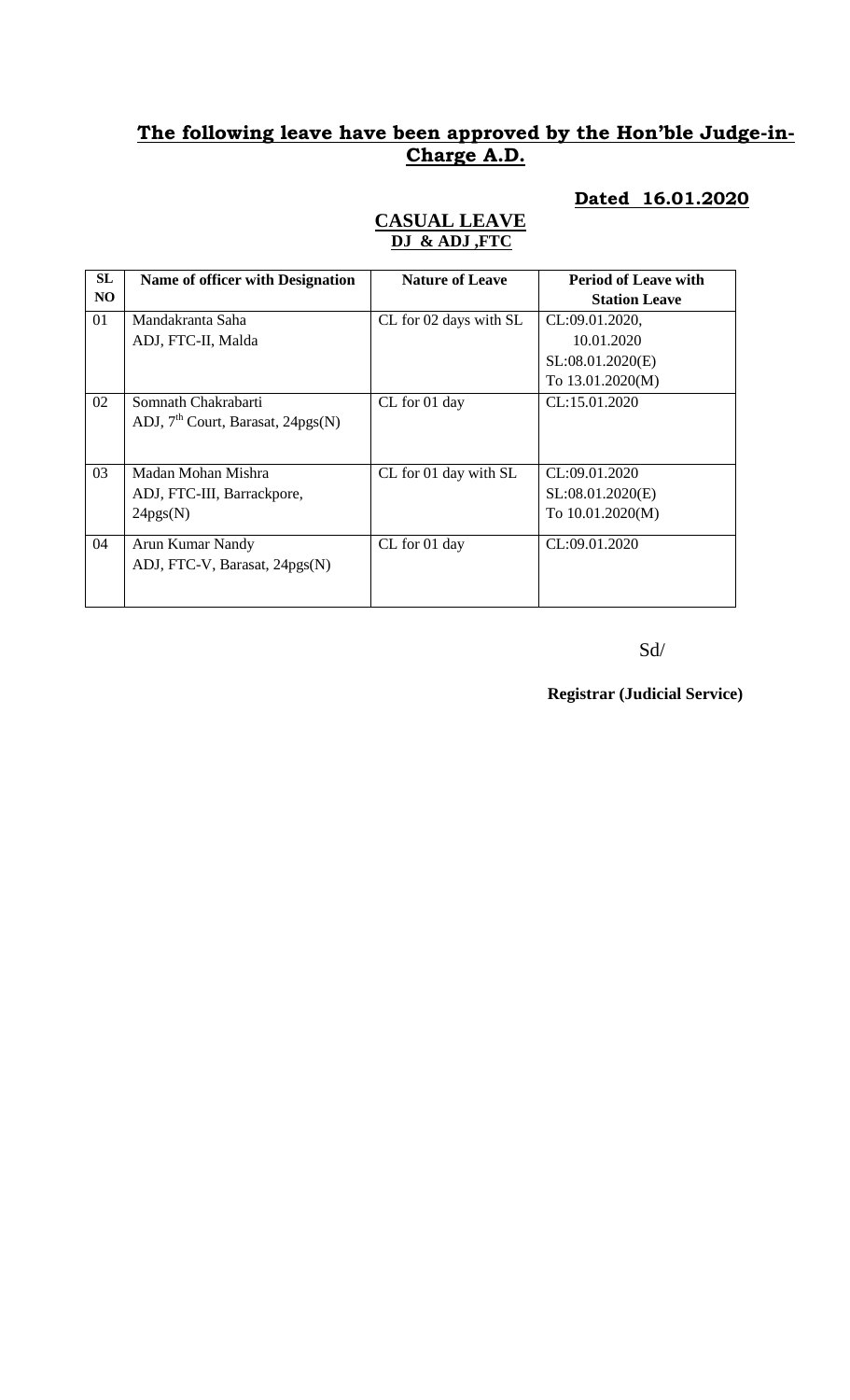#### **Dated : 16.01.2020**

#### **ADJ, FTC**

| <b>SL</b><br>NO | Name of officer with Designation                                 | <b>Nature of Leave</b>   | <b>Period of Leave with Station</b><br>Leave |
|-----------------|------------------------------------------------------------------|--------------------------|----------------------------------------------|
| 01.             | Smt. Suparna Bandyopadhyay<br>ADJ, FTC-I, Alipurduar, Jalpaiguri | Earned Leave for 05 days | From 20.01.2020 to 24.01.2020                |

## **CJM/ACJM**

| SL<br>NO | Name of officer with Designation        | <b>Nature of Leave</b>       | <b>Period of Leave with Station</b><br>Leave |
|----------|-----------------------------------------|------------------------------|----------------------------------------------|
| 02.      | Smt. Barnali Dasgupta, CJM, Hooghly     | Child Care Leave for 30 days | From 07.02.2020 to 07.03.2020                |
| 03.      | Sri Rintu Sur<br>CJM, Paschim Medinipur | Earned Leave for 05 days     | From 30.01.2020 to 03.02.2020                |

| SL<br><b>NO</b> | Name of officer with Designation                                       | <b>Nature of Leave</b>   | <b>Period of Leave with Station</b><br><b>Leave</b> |
|-----------------|------------------------------------------------------------------------|--------------------------|-----------------------------------------------------|
| 04.             | Smt. Monalisa Banerjee<br>JM, 3 <sup>rd</sup> Court, Arambagh, Hooghly | Earned Leave for 19 days | From 24.02.2020 to 13.03.2020                       |
| 05.             | Sri Shriniyas Prasad Shah<br>JM, 2 <sup>nd</sup> Court, Jalpaiguri.    | Earned Leave for 13 days | From 30.01.2020 to 11.02.2020                       |

#### **CJ(JD)**

| SL<br>N <sub>O</sub> | Name of officer with Designation                                                        | <b>Nature of Leave</b>   | <b>Period of Leave with</b><br><b>Station Leave</b> |
|----------------------|-----------------------------------------------------------------------------------------|--------------------------|-----------------------------------------------------|
| 06.                  | Ms. Amrita Pramanick<br>CJ(JD), 2 <sup>nd</sup> Addl. Court, Contai, Purba<br>Medinipur | Earned leave for 05 days | From 03.02.2020 to 07.02.2020                       |
| 07.                  | Sri Abhisek Mukherjee, CJ(JD), $2nd$<br>Court, Chinsurah, Hooghly,                      | Earned Leave for 13 days | From 24.02.2020 to<br>07.03.2020                    |
| 08.                  | Miss Riha Trivedi<br>CJ(JD), Additional Court, Garhbeta,<br>Paschim Medinipur           | Earned Leave for 22 days | From $24.02.2020$ to<br>16.03.2020                  |